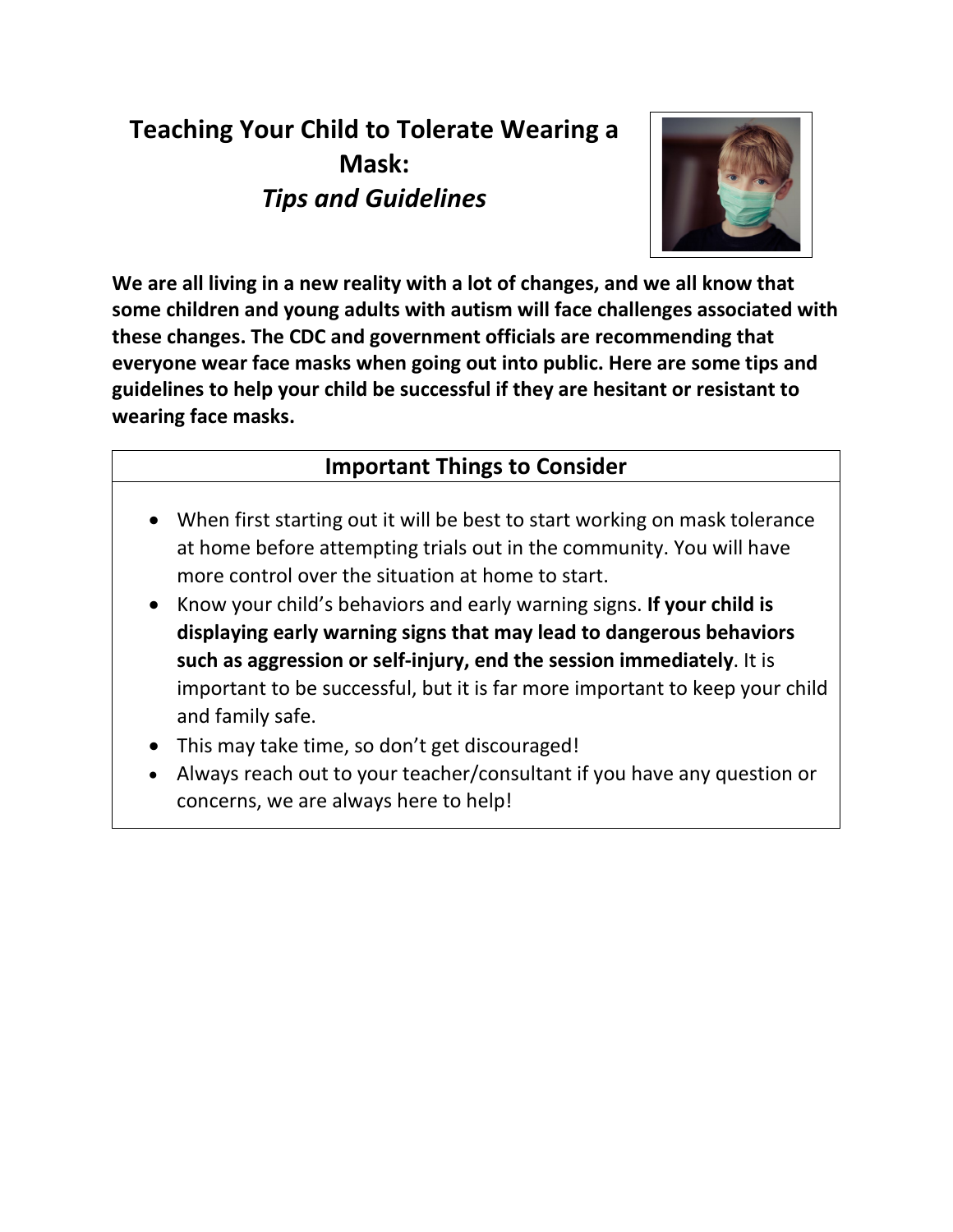# **General Desensitizing Guidelines**

Your child may benefit from a less formal approach, following these general desensitizing guidelines. Try these first as they are easy to implement and don't require a formal plan or protocol. Remember to REINFORCE your child! See Reinforcement section below. If your child is NOT successful using these guidelines, or you are unable to get your child to put on the mask at all, please see the section below on implementing more formal protocols.

- Allow your child to choose their own material or mask
- Allow you child to interact with the mask in comfortable environment
- Encourage your child to wear for very short periods of time and multiple times per day
- Determine any areas of discomfort and make adjustments
- Increase amount of time and number of times per day
- Continue to increase amount of time every few days as tolerated

If you have a social story, read it regularly and prior to an outing in which face mask will be worn (social stories can be provided by your child's behavior consultant or teacher)

*(information provided by Debbie Schutt, MS, of Parent Network of WNY, presentation April 27, 2020)* 



[This Photo](https://pumabydesign001.com/2015/02/23/media-parades-dead-children-as-victims-of-anti-vaxxers-despite-medical-facts-contradicting-the-narrative/) by Unknown Author is licensed unde[r CC BY-SA](https://creativecommons.org/licenses/by-sa/3.0/)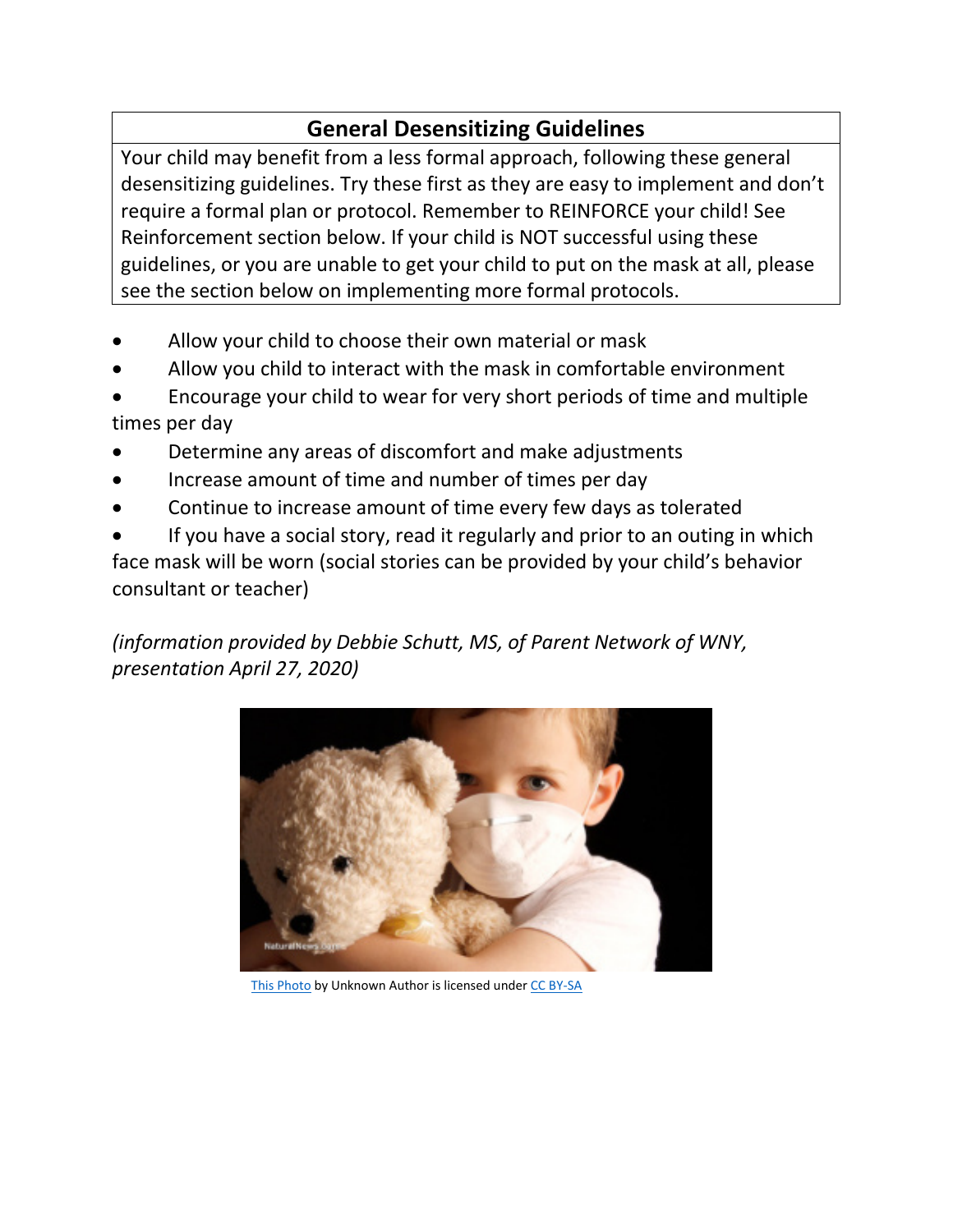## **Guidelines to Implementing a Structured Protocol**

Your child may require a protocol to desensitize them to wearing a mask, if the desensitizing guidelines above are not successful. Please note that the following guidelines **are to be utilized with the support of your child's behavior consultant or teacher.**

#### **Establish a Starting Point (Baseline)**

- Correctly place the mask on your child and time how long your child wears the mask.
	- o Once the child removes the mask or adjusts it in a way that it is no longer correctly on their face, stop the timer.
- Timers on phones work fine, but if you don't have access to a cellphone or timer, mark what time you started using any clock and then mark the time when they removed the mask.
- If your child refuses to put on the mask or immediately takes it off, place the mask near your child and record how long they will tolerate the mask near them.
	- o Once your child moves away from the mask or moves the mask away from them, stop the timer.
- During this baseline phase you are **NOT** verbally reinforcing (i.e. great job wearing your mask) or providing reinforcement items (i.e. snacks, iPad). These will come later, after you begin working on increasing their ability to wear or tolerate the mask.
- **Once you have determined the length of time your child can tolerate the mask, contact your teacher/and or behavior consultant and they will help you develop the steps to increase the time your child tolerates putting the mask on/having it near them or if you have any questions about the process.**